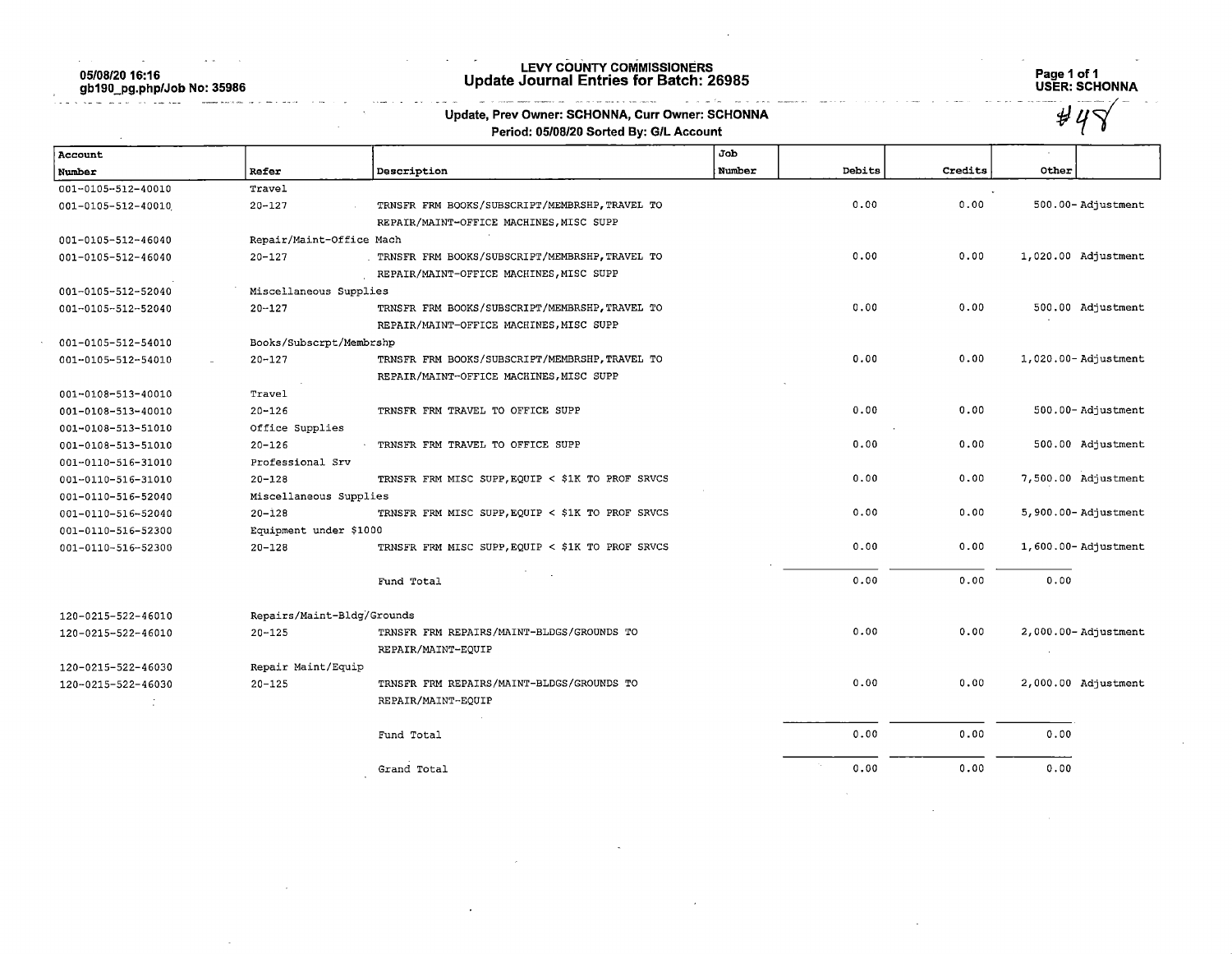FINANCE ONLY - BAR  $2D^{-1}25$ 

 $\sim$   $\sim$ 

## LEVY BOCC BUDGET AMENDMENT FORM

 $\label{thm:main}$  Is<br>mad to  $1$  EVNEINANCE@LEVNCLERK COM-

 $\sim$ 

|                                                    | EMBIRD I EL TURQUACTE I TABILIAS SON                             | One-Time or Recurring? |
|----------------------------------------------------|------------------------------------------------------------------|------------------------|
| Requesting<br>Department / Office:                 | 0215 COUNTY FIRE                                                 | One-time               |
| Explanation/<br>Description:                       | TRANSFER FUNDS FOR EXPENSES                                      |                        |
|                                                    |                                                                  | Grant Match?           |
| SOURCE of Funds<br>and Required<br>APPROVAL level: | Reducing Expenses (Same Dept & Category) - Dept Head<br>Approval | NO.                    |
|                                                    | NOTE MA COMMUNISTATION RENGIMEERED HIGH YEARNELOURE ROLL OPROVAL | Approved?              |
| <b>BOCC Meeting Date</b><br>(if Necessary)         |                                                                  |                        |

| RUDGEI AMENDMENT DETAIL |                              |  |                     |  |  |
|-------------------------|------------------------------|--|---------------------|--|--|
| - Account Number -      | Description                  |  | Increase (Decrease) |  |  |
|                         | REPAIRS/MAINT - BLDG/GROUNDS |  | (2,000)             |  |  |
| 120-0215-522-46010      |                              |  | 2.000.              |  |  |
| 120-0215-522-46030      | REPAIRS/MAINT - SQUIPMENT    |  |                     |  |  |

|                     | Net Increase (Decrease) in USES: \$                                                  |   |                     |
|---------------------|--------------------------------------------------------------------------------------|---|---------------------|
|                     | ADDITIONAL REVENUES/SOURCES ONLY IN THIS SECTION:<br>Description                     |   | Increase (Decrease) |
| Account Number      |                                                                                      | Š |                     |
|                     |                                                                                      |   |                     |
|                     | Net Increase (Decrease) in SOURCES: \$<br>DOES BUDGET AMENDMENT BALANCE? [COLORGIES] |   |                     |
|                     |                                                                                      |   |                     |
|                     |                                                                                      |   |                     |
| DEPARTMENT<br>HEAD. |                                                                                      |   |                     |
| COUNT               |                                                                                      |   |                     |
| COORDINATOR:        |                                                                                      |   |                     |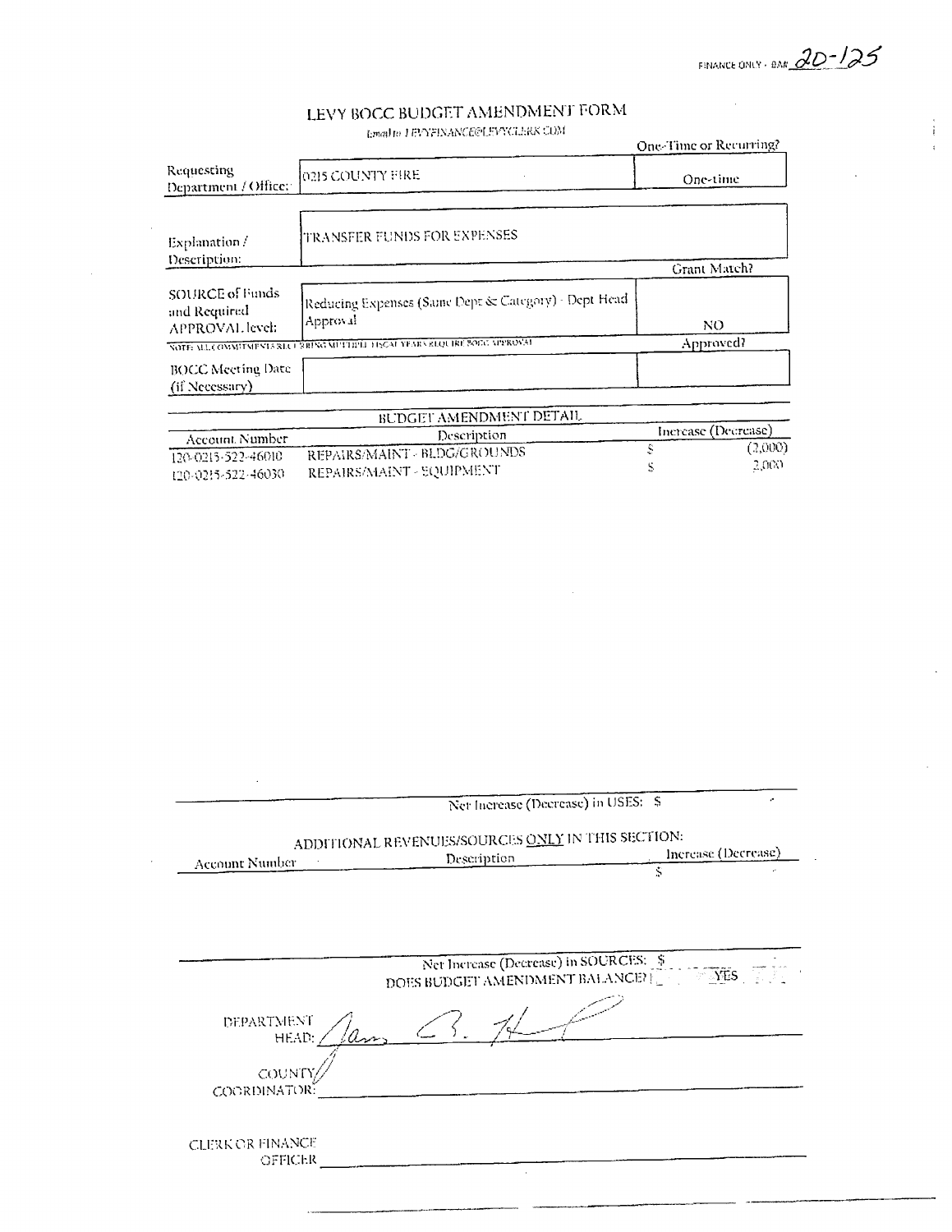FINANCE ONLY - BAH  $20 - 126$ 

### $\blacksquare$  LEVY BOCC BUDGET AMENDMENT FORM

Email to: LEVYFINANCE@LEVYCLERK.COM

|                          |                                                                            |                                        |  | One-Time or Recurring? |       |
|--------------------------|----------------------------------------------------------------------------|----------------------------------------|--|------------------------|-------|
| Requesting               | 0108 HUMAN RESOURCES                                                       |                                        |  |                        |       |
| Department / Office:     |                                                                            |                                        |  | One-time.              |       |
|                          |                                                                            |                                        |  |                        |       |
|                          | Move Money between lines to increase PO 34413                              |                                        |  |                        |       |
| Explanation /            |                                                                            |                                        |  |                        |       |
| Description:             |                                                                            |                                        |  | Grant Match?           |       |
| <b>SOURCE of Funds</b>   |                                                                            |                                        |  |                        |       |
| and Required             | Reducing Expenses (Same Dept & Category) - Dept Head                       |                                        |  |                        |       |
| <b>APPROVAL</b> level:   | Approval                                                                   |                                        |  | NO                     |       |
|                          | NOTE ALL COMMITMENTS RECURRING MULTIPLE PISCAL YEARS REQUIRE BOCC APPROVAL |                                        |  | Approved?              |       |
| <b>BOCC Meeting Date</b> |                                                                            |                                        |  |                        |       |
| (if Necessary)           |                                                                            |                                        |  |                        |       |
|                          |                                                                            |                                        |  |                        |       |
|                          |                                                                            | BUDGET AMENDMENT DETAIL                |  |                        |       |
| Account Number           |                                                                            | Description                            |  | Increase (Decrease)    |       |
| 001-0108-513-40010       | Travel                                                                     |                                        |  | \$                     | (500) |
| 001-0108-513-51010       | <b>Office Supplies</b>                                                     |                                        |  | \$                     | 500   |
|                          |                                                                            |                                        |  |                        |       |
|                          |                                                                            |                                        |  |                        |       |
|                          |                                                                            |                                        |  |                        |       |
|                          |                                                                            |                                        |  |                        |       |
|                          |                                                                            |                                        |  |                        |       |
|                          |                                                                            |                                        |  |                        |       |
|                          |                                                                            |                                        |  |                        |       |
|                          |                                                                            |                                        |  |                        |       |
|                          |                                                                            |                                        |  |                        |       |
|                          |                                                                            |                                        |  |                        |       |
|                          |                                                                            |                                        |  |                        |       |
|                          |                                                                            |                                        |  |                        |       |
|                          |                                                                            |                                        |  |                        |       |
|                          |                                                                            |                                        |  |                        |       |
|                          |                                                                            |                                        |  |                        |       |
|                          |                                                                            |                                        |  |                        |       |
|                          |                                                                            |                                        |  |                        |       |
|                          |                                                                            | Net Increase (Decrease) in USES: \$    |  |                        |       |
|                          | ADDITIONAL REVENUES/SOURCES ONLY IN THIS SECTION:                          |                                        |  |                        |       |
| <b>Account Number</b>    |                                                                            | Description                            |  | Increase (Decrease)    |       |
|                          |                                                                            |                                        |  |                        |       |
|                          |                                                                            |                                        |  |                        |       |
|                          |                                                                            |                                        |  |                        |       |
|                          |                                                                            |                                        |  |                        |       |
|                          |                                                                            |                                        |  |                        |       |
|                          |                                                                            | Net Increase (Decrease) in SOURCES: \$ |  |                        |       |
|                          |                                                                            | DOES BUDGET AMENDMENT BALANCE?         |  |                        |       |
|                          |                                                                            |                                        |  |                        |       |
| DEPARTMENT               |                                                                            |                                        |  |                        |       |
| HEAD:                    |                                                                            |                                        |  |                        |       |
|                          |                                                                            |                                        |  |                        |       |
| <b>COUNTY</b>            |                                                                            |                                        |  |                        |       |
| COORDINATOR:             |                                                                            |                                        |  |                        |       |
|                          |                                                                            |                                        |  |                        |       |
|                          |                                                                            |                                        |  |                        |       |
| CLERK OR FINANCE         |                                                                            |                                        |  |                        |       |
| . OFFICER                |                                                                            |                                        |  |                        |       |

 $\mathcal{A}^{\mathcal{A}}$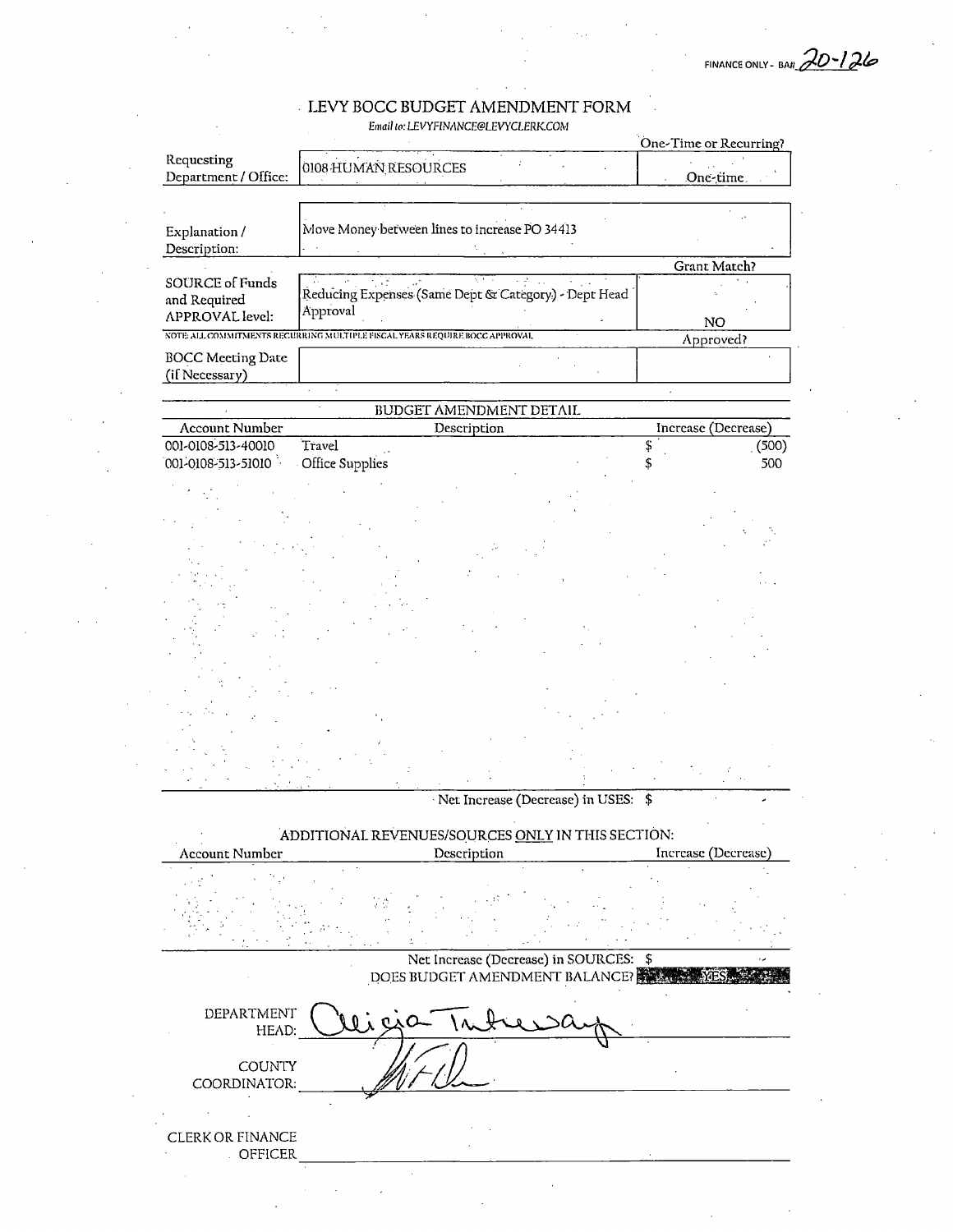FINANCE ONLY - BA#\_C ?

# LEVY BOCC BUDGET AMENDMENT EORM

|                                                    | Email to: LEVYFINANCE@LEVYCLERK.COM                                        |                        |         |
|----------------------------------------------------|----------------------------------------------------------------------------|------------------------|---------|
|                                                    |                                                                            | One-Time or Recurring? |         |
| Requesting<br>Department / Office:                 | 0105 CO ADMIN                                                              | One-time               |         |
|                                                    |                                                                            |                        |         |
| Explanation /<br>Description:                      | Move Money between lines to increase PO 34418, and PO 34413                |                        |         |
|                                                    |                                                                            | Grant Match?           |         |
| SOURCE of Funds<br>and Required<br>APPROVAL level: | Reducing Expenses (Same Dept & Category) - Dept Head<br>Approval           |                        |         |
|                                                    | NOTE ALL COMMITMENTS RECURRING MULTIPLE FISCAL YEARS REQUIRE BOCC APPROVAL | NO                     |         |
|                                                    |                                                                            | Approved?              |         |
| <b>BOCC Meeting Date</b><br>(if Necessary)         |                                                                            |                        |         |
|                                                    | BUDGET AMENDMENT DETAIL                                                    |                        |         |
| Account Number                                     | Description                                                                | Increase (Decrease)    |         |
| 001-0105-512-54010                                 | Books/Subscrpt/Membrshp                                                    | \$                     | (1,020) |
| 001-0105-512-46040                                 | Repair/Maintenance - Office Machines                                       | \$                     | 1,020   |
|                                                    |                                                                            |                        |         |
| 001-0105-512-40010                                 | Travel                                                                     | \$                     | (500)   |
| 001-0105-512-52040                                 | Misc. Supplies                                                             | \$                     | 500     |
|                                                    |                                                                            |                        |         |
|                                                    |                                                                            |                        |         |
|                                                    |                                                                            |                        |         |
|                                                    |                                                                            |                        |         |
|                                                    |                                                                            |                        |         |
|                                                    |                                                                            |                        |         |
|                                                    |                                                                            |                        |         |
|                                                    |                                                                            |                        |         |
|                                                    |                                                                            |                        |         |
|                                                    |                                                                            |                        |         |
|                                                    |                                                                            |                        |         |
|                                                    |                                                                            |                        |         |
|                                                    |                                                                            |                        |         |
|                                                    |                                                                            |                        |         |
|                                                    | Net Increase (Decrease) in USES: \$                                        |                        |         |
|                                                    |                                                                            |                        |         |
|                                                    | ADDITIONAL REVENUES/SOURCES ONLY IN THIS SECTION:                          |                        |         |
| Account Number                                     | Description                                                                | Increase (Decrease)    |         |
|                                                    |                                                                            |                        |         |
|                                                    |                                                                            |                        |         |
|                                                    |                                                                            |                        |         |
|                                                    |                                                                            |                        |         |
|                                                    | Net Increase (Decrease) in SOURCES: \$                                     |                        |         |

DOES BUDGET AMENDMENT BALANCE? DEPARTMENT  $\bigcap_{\alpha,\alpha,\beta,\gamma}$  ,  $\bigcap_{\alpha,\beta,\gamma}$ HEAD: Wicra **COUNTY** COORDINATOR: CLERK OR FINANCE OFFICER